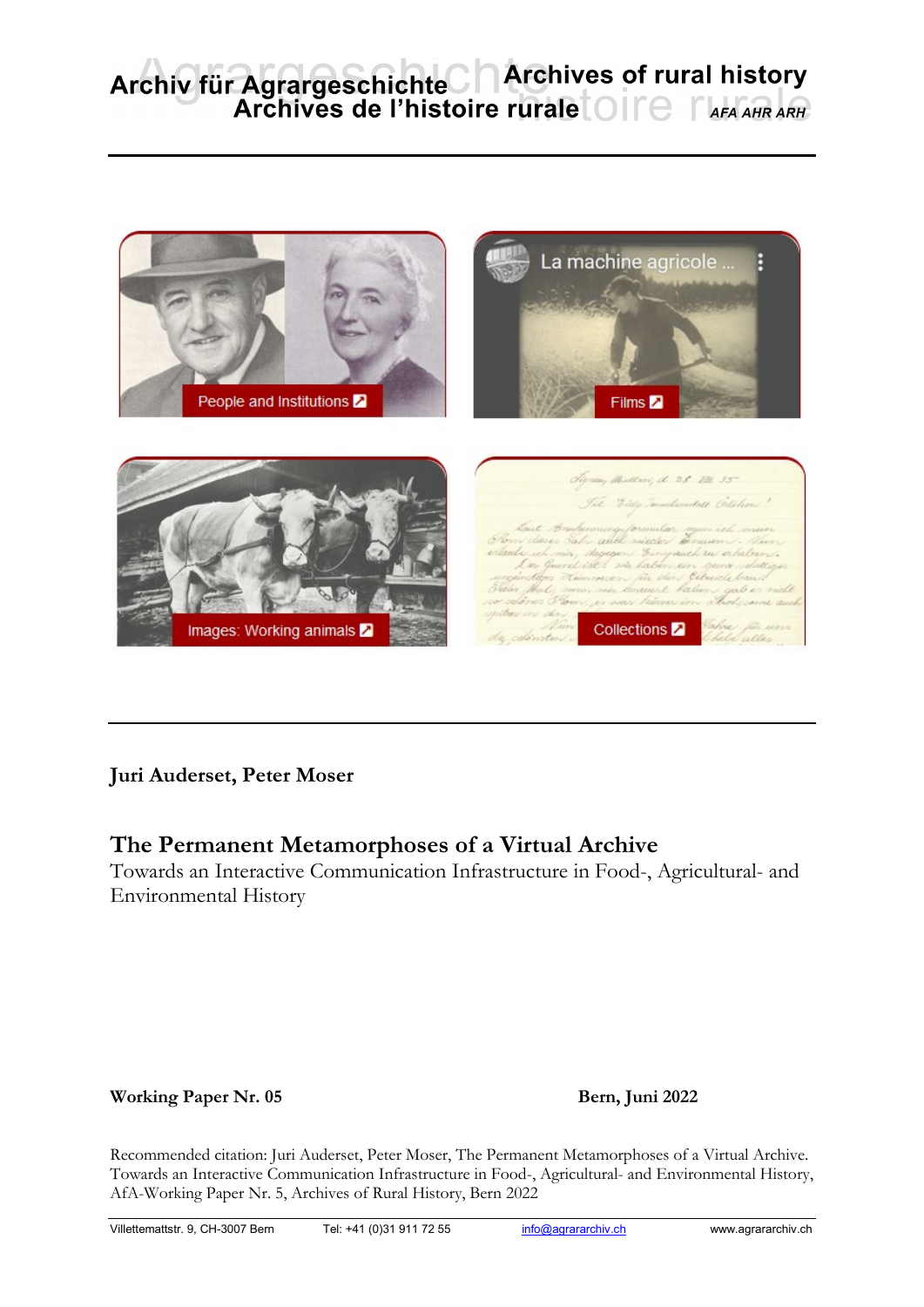Two decades ago, the Archives of Rural History (ARH) were established to reconnect the activities of historical research and archiving sources. The new institution was conceptualized as a «virtual archive» in the sense that the ascertained and catalogued archival funds were not to be preserved by the ARH, but by already existing «real» archival institutions or the file creators themselves.<sup>[1](#page-1-0)</sup> While this novel approach caused some confusion in academic and non-academic circles alike, it also led to constellations that we began to interpret and exploit as «creative misunderstandings» because they often contained potentials for a cooperation among disparate partners that so far had hardly known of each other. Ultimately, the concept of the «virtual archive» also facilitated the development of what turned out to be an interactive approach towards a public interested in history and its relevance for current debates on food, agriculture and the environment. Both the conceptualization of a «virtual archive» and the development towards an interactive approach for the dissemination of historically informed knowledge are mirrored in the history of the comprehensive research infrastructure that the ARH have developed, maintained, and expanded and that is now open to researchers and the public primarily in the form of our Online-Portals. The metamorphoses that have characterized the ARH and its research infrastructure in the last two decades have their origins in the dialectical processes that are part of everyday life in an institution that attempts to intertwine archiving, historical research, and knowledge communication. In this article we briefly sketch the origins and history of the research and communication infrastructure at the ARH.

#### **The Emergence of Networks as a Potential**

Almost parallel to the rise of economic and social history, a marginalisation of historical research on agriculture and the securing and indexing of sources related to agriculture took place in many European countries in the 1970s and 1980s. The rise of what the historian Josef Mooser called «the paradigm of industrialization in social history» thus also pushed interest in rural history to the margins, not least because the social conditions in the countryside, the economic resources, and the behaviour of the farming population only fitted awkwardly into the analytical frameworks that informed «social-science history», modelled along industrial societies.<sup>[2](#page-1-1)</sup> However, the noted dwindling interest in agricultural history in established institutions and in hegemonial historiographical currents was simultaneously overlapped by a new interest of historians in the

<sup>&</sup>lt;sup>1</sup> We would like to thank Caitriona Clear for her careful reading of a first draft of this text.

<span id="page-1-1"></span><span id="page-1-0"></span><sup>2</sup> Mooser Josef, Sozial- und Wirtschaftsgeschichte, Historische Sozialwissenschaft, Gesellschaftsgeschichte, in: Goertz Hans-Jürgen (ed.), Geschichte. Ein Grundkurs, Hamburg 1998, 568–591, here: 574; Dipper Christof, Bauern als Gegenstand der Sozialgeschichte, in: Schieder Wolfgang, Sellin Volker (ed.), Sozialgeschichte in Deutschland. Entwicklungen und Perspektiven im internationalen Zusammenhang. vol. IV: Soziale Gruppen in der Geschichte, Göttingen 1987, 9–33, here: 19–20.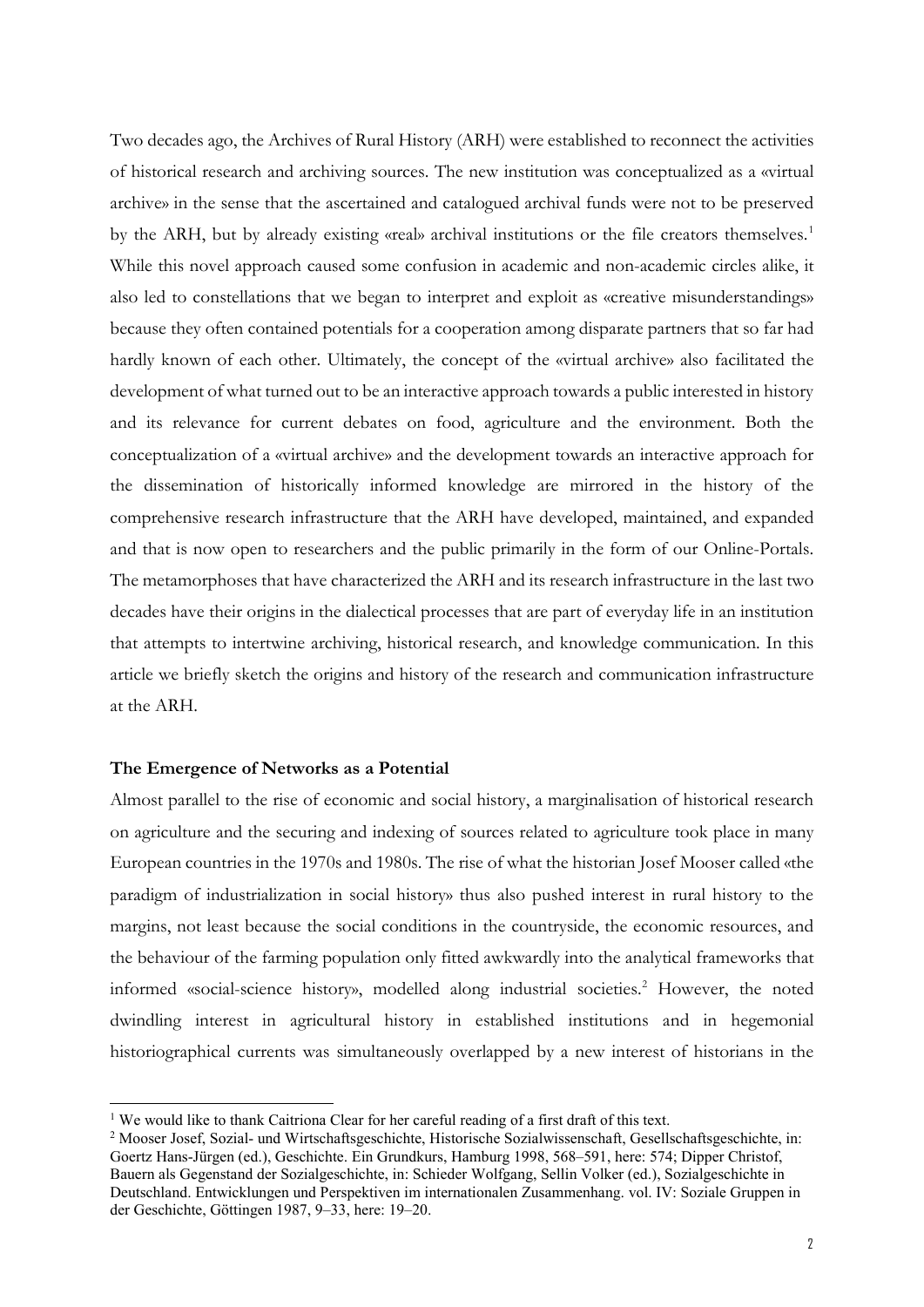topic of agriculture in industrialised societies, which in turn led to the foundation of new institutions in the 1990s all over Europe. While in many countries the people involved in such initiatives began to broach the issue of rural societies and the agrarian question in the age of industrial capitalism with new research institutions and historical journals focussing on rural history, in Switzerland the initiators of the Archives of Rural History had a background and interest in the archival world as well as in the milieu of historical research.

The initiators of the ARH were, based on their research activities in the 1990s, well-informed about the abundancy and diversity of archival holdings in the agricultural world which had so far neither been indexed nor acquired nor made accessible to researchers by the existing archival institutions. It was clear, therefore, that these sources dating from the second half of the 19<sup>th</sup> and especially from the  $20<sup>th</sup>$  century could only be made accessible to researchers with the cooperation of the owners of these documents who, furthermore, also had been (and often still were) creating them. Since neither the authorities nor the existing archival and research institutions were willing or able to contribute financially to the establishment of such an enterprise as the envisaged Archives of Rural History, a «virtual» and interactive approach was the only realistic and viable way to pursue. Practically, creating a «virtual» archival institution meant that the sources secured and catalogued by the ARH were to be preserved either by existing archival institutions or by big file creators interested in establishing their own archival department for their records.<sup>[3](#page-2-0)</sup>

In the beginning of their existence, the Archives of Rural History focused on the search for records among the cornucopia of agricultural institutions, in cataloguing the acquired papers and in depositing them in existing archival institutions like the Swiss Federal Archives (BAR), the State Archives in the different cantons or the Gosteli-Foundation, the archival institution of the women's movement in Switzerland. While the papers of agricultural institutions catalogued by the ARH were now preserved and made accessible to researchers by «real» archival institutions or the file creators themselves, the ARH established in 2005 the Online-Portal «Sources on Agricultural History» (renamed *[Collections](https://www.sources-histoirerurale.ch/ahr)* in 2022), where it published the finding aids of the indexed archival funds.

Thus, the ARH, already in the process of searching, identifying, indexing, and safeguarding archival funds, found itself enmeshed in a complex process of interactions with innumerable agricultural associations, co-operatives, private persons, and food processing and trading companies as well as with representatives of the existing archival institutions and individual historians. In addition, research institutions on the national and the international level were soon added to this emerging network, resulting from our aspirations to intertwine and cross-fertilize archiving and historical

<span id="page-2-0"></span><sup>&</sup>lt;sup>3</sup> Many of the more than 250 institutions that we have so far been able to convince of the importance of securing and indexing their archival material have contributed financially to the costs of the indexing work.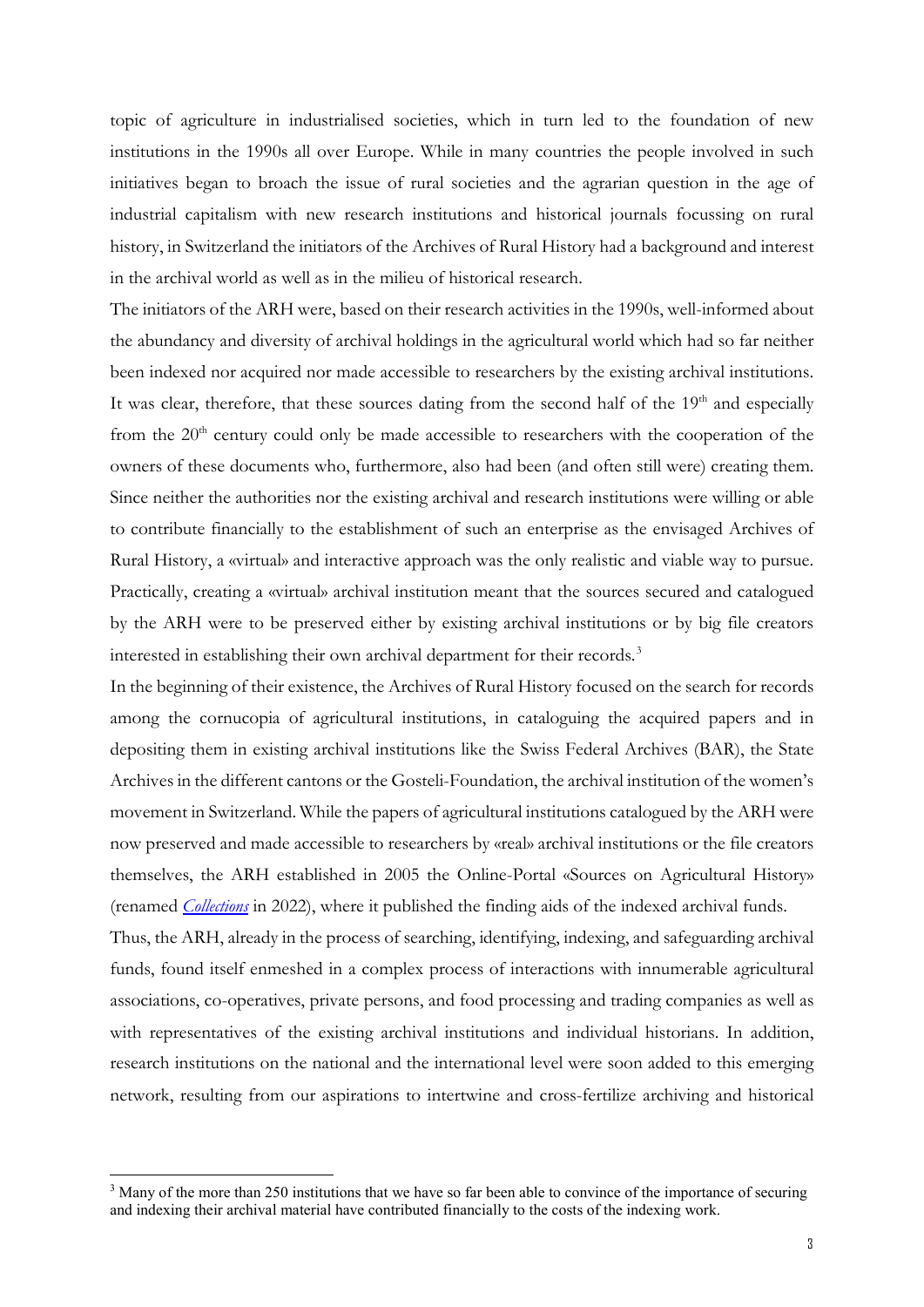research and thus to pursue an alternative to the «shift away from history» which had become popular in the archival world in the second half of the 1990s.<sup>[4](#page-3-0)</sup>

#### **The Online-Portal** People and Institutions

The search for records in the agricultural and food sector, the cataloguing of their archival funds, the cooperation with existing archival institutions and the engagement in historical research on the national and international level created an abundance of information and knowledge about people and institutions involved in working with animals, plants, engines and machines, in stables, fields and forests as well as in trade and food processing companies or educational and research institutions. In other words, these activities uncovered a plethora of information on historical actors rarely perceived as individuals and rarely portrayed in their everyday activities by the existing encyclopedias and reference works. The same can be said about those active in agricultural science, in government agencies related to rural life, in the editorial offices of the agricultural press or in the lecture halls of schools, colleges and universities where farmers and agronomists were trained, and about all the clubs, associations, companies, research institutions, schools, and periodicals that both impacted and were impacted by agriculture. Since all of them were hardly ever mentioned in the common reference works or handbooks, historians seldom knew about these people and institutions and often had difficulties in understanding the tangible consequences of their activities. The challenge, therefore, was not only how to preserve the archival holdings of these actors, but how to assemble, structure and communicate the growing abundance of information about these actors themselves. And so we started by creating a database, initially conceived as an internal working tool. We implemented a Mediawiki software which made it possible to continuously integrate large amounts of data on people and institutions and to record it in a standardized, yet also flexible form. Thus, it became possible to gather systematically information on life data, social background, education, changing professional activities and functions in the public sphere of people as well as on the history and the representatives of institutions. For persons like [Konrad](https://www.histoirerurale.ch/pers/personnes/Meyenburg,_Konrad_von_(1870_1952)__DB2359.html)  [von Meyenburg,](https://www.histoirerurale.ch/pers/personnes/Meyenburg,_Konrad_von_(1870_1952)__DB2359.html) for example, on whom we gathered a lot of information, it becomes possible to write short biographies. The entries of all persons and institutions are provided with a system of keywords and the actors additionally mentioned in the entries are linked to other entries via hypertextual references when there is a formal or content-based relationship. These linkages often make biographical, institutional, and thematic connections which have been hidden up to now visible. To the extent that the initially fragmented information from archival holdings was supplemented by more systematic evaluations of newspapers, journals and annual and anniversary

<span id="page-3-0"></span><sup>4</sup> Graf Christoph, «Arsenal der Staatsgewalt» oder «Laboratorium der Geschichte»? Das Schweizerische Bundesarchiv und die Geschichtsschreibung, in: Studien und Quellen 2001, 65–81.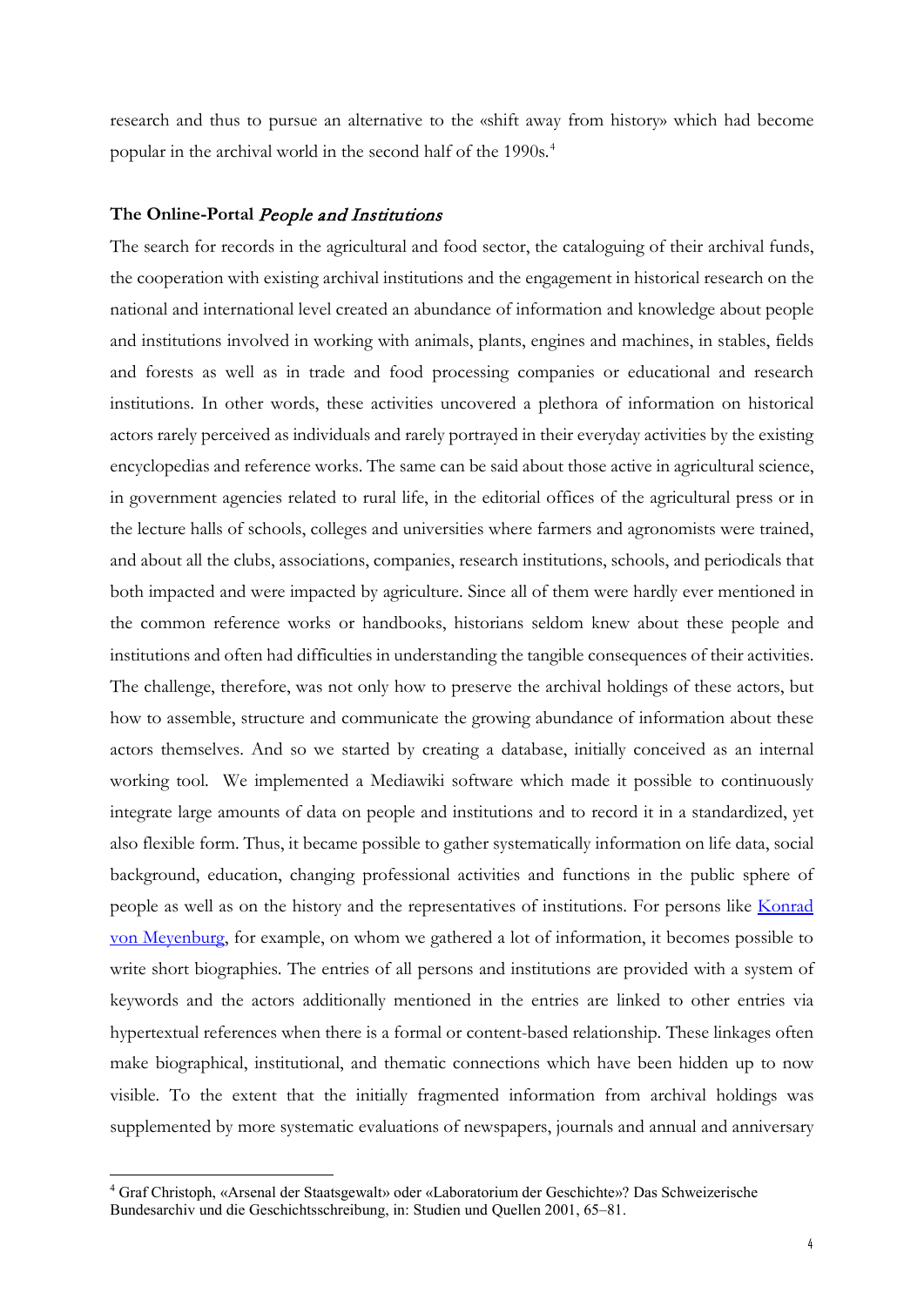reports, a texture of actors and institutions emerged that had shaped the *agrarian-industrial knowledge society* since the middle of the 19<sup>th</sup> century.<sup>[5](#page-4-0)</sup> By November 2012, the Online-Portal *People and [Institutions](https://www.histoirerurale.ch/pers/index2_en.html)*, had reached a point where it was possible to make it publicly available. It entails, at the moment, entries for more than 9'000 people and ca. 500 institutions. The decisive factor for the choice of the language of an entry (German, French or English) is the native language of the person or, in the case of an institution, the dominant language of the area where it was based.

And yet, the ARH never aspired that the Online-Portal should become something conclusive and finite in the sense of a classical encyclopedia. On the contrary, the Online-Portal was conceived from the beginning as an interactive and dynamic platform, and it has retained this programmatic character to this day. Accordingly, the individual entries are continuously expanded, regardless of whether they contain only rudimentary data or already detailed information. New and relevant information is continuously supplemented. The additional information mainly comes from our ongoing archiving and research activities and, to a much lesser but still important extent, from contributions made by the people and institutions themselves and a broader public that has the opportunity to suggest amendments and corrections to entries via an online accessible registration form. But it is the ARH which decides on the integration of information from the public, taking into account the editorial guidelines of the Online-Portal. «Finished» entries in the sense of a classic encyclopedia article do not exist in the Online-Portal by definition.

#### **Traces, Contexts and Heuristic Effects**

-

Although the Online-Portal *People and Institutions* is primarily conceived as a reference work, its ongoing expansion produces new possibilities for visualizing interconnections. Its vast content not only stimulates new questions, it also provides new insights, especially through its ability to link individual entries biographically, institutionally and thematically. In many respects, the portal thus also has heuristic effects.

The possibility of systematically locating individual biographies within larger family structures, for example, enables us to reconstruct genealogies that make family connections and kinship structures visible, and reveal tendencies in career choices or marriage strategies. Thus, a look at some genealogies not only confirms or disproves general assumptions, but also provides new insights and uncovers clues that can be pursued further. For example, the information on several important, well-documented families illustrates that in the  $20<sup>th</sup>$  century the sisters of agronomists now and again married fellow students of their brothers. At the same time, it becomes apparent that a

<span id="page-4-0"></span><sup>5</sup> On this concept see Auderset Juri, Moser Peter, Die Agrarfrage in der Industriegesellschaft. Wissenskulturen, Machtverhältnisse und natürliche Ressourcen in der agrarisch-industriellen Wissensgesellschaft (1850–1950), Vienna 2018.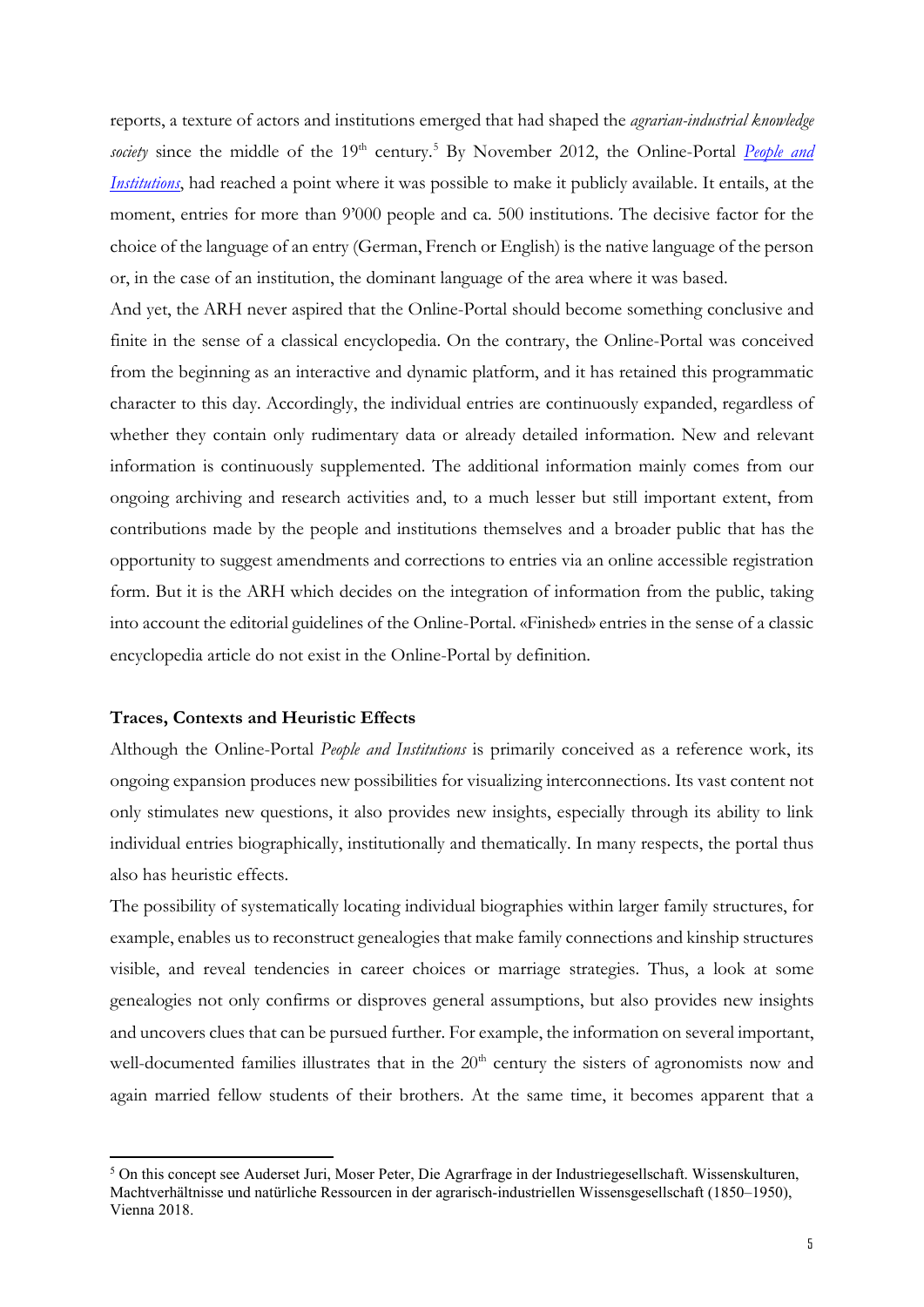remarkable number of sons of professionally successful agronomists became, like their grandfathers, practical farmers again. The entries also reveal social and political connections that are relevant for historiography. For instance, anyone interested in the agronomist [Franz Schmidt](https://www.histoirerurale.ch/pers/personnes/Schmidt,_Franz_(1902_1947)__DB3161.html) who worked as a journalist for a socialist newspaper will quickly find out that he was the brother of Dora Schmidt, an adjunct at the Federal Office for Industry, Trade and Labor who advanced to become one of the first senior female officials in the federal administration, heading the Home Economics Group at the Federal War Nutrition Office from 1939 to 1942. Dora Schmidt was also active in the women's movement and chaired the Industry Group at the Swiss Exhibition for Women's Work (SAFFA) in 1928. Moreover, the two siblings had another brother, Georg C.L. Schmidt, who worked as a parliamentary correspondent for liberal daily newspapers from 1933 to 1971. For historians it is probably more relevant, however, that Georg Schmidt was the historian who in 1932 published the voluminous work «Der Schweizer Bauer im Zeitalter des Frühkapitalismus» (The Swiss Farmer in the Age of Early Capitalism), a book read in farmers circles during the interwar period (as can be seen from the **archival funds** of the Young farmers [movement\)](https://www.histoirerurale.ch/pers/personnes/Bioforum_Schweiz,_AfA307.html), but ignored by historiography for half a century.<sup>[6](#page-5-0)</sup> When the eminent historian Rudolf Braun re-discovered Georg Schmidt's book in the 1980s, he was convinced that it was «probably one of the greatest failures of Swiss historical research that it did not recognize and use this work as a guiding star to find and follow the path to new problems and research directions». Consequently, Braun dedicated his own book on the outgoing Ancien Régime «out of humility, respect, admiration and gratitude» to Georg Schmidt «in reverence».<sup>[7](#page-5-1)</sup> The threads that are knotted in the entry of Franz Schmidt, however, can be followed up in many other directions. One illustrates how Schmidt fought, like his friend, the agronomist and nutritional scientist [Max Kleiber](https://www.histoirerurale.ch/pers/personnes/Kleiber,_Max_(1893_1976)__DB1937.html) and other activists politicized in left-wing circles, for a new worker-farmer cooperation at the end of World War I. Moreover, these connections also indicate that their ventures for a re-orientation of the agricultural and food policy, thus far oriented to the world market, provided common ground for a cooperation with agronomists like [Hans Bernhard,](https://www.histoirerurale.ch/pers/personnes/Bernhard,_Hans_(1888_1942)__DB297.html) the founder of the Swiss Association for Internal Colonization and Industrial Agriculture, who likewise searched for new ways in agricultural and food policies on the eve of World War I and in the interwar years. Leftwing activists like Schmidt and Kleiber not only published on agricultural questions in socialist papers like «Der Aufbau», the «Gewerkschaftliche Rundschau», and the «Rote Revue», but also in leading agrarian periodicals like the [«Agrarpolitische Revue»](https://www.histoirerurale.ch/pers/personnes/Agrarpolitische_Revue,_AfA2194.html) or the [«Landwirtschaftliche](https://www.histoirerurale.ch/pers/personnes/Landwirtschaftliche_Monatshefte,_AfA2148.html)  [Monatshefte».](https://www.histoirerurale.ch/pers/personnes/Landwirtschaftliche_Monatshefte,_AfA2148.html) On closer examination many entries turn out to be nodes in networks whose lines

<span id="page-5-0"></span><sup>6</sup> Schmidt Georg C. L., Der Schweizer Bauer im Zeitalter des Frühkapitalismus. Die Wandlung der Schweizer

<span id="page-5-1"></span>Bauernwirtschaft im achtzehnten Jahrhundert und die Politik der Ökonomischen Patrioten, 2 vol, Bern 1932. 7 Braun Rudolf, Das ausgehende Ancien Régime in der Schweiz. Aufriss einer Sozial- und Wirtschaftsgeschichte

des 18. Jahrhunderts, Göttingen 1984, 11-12.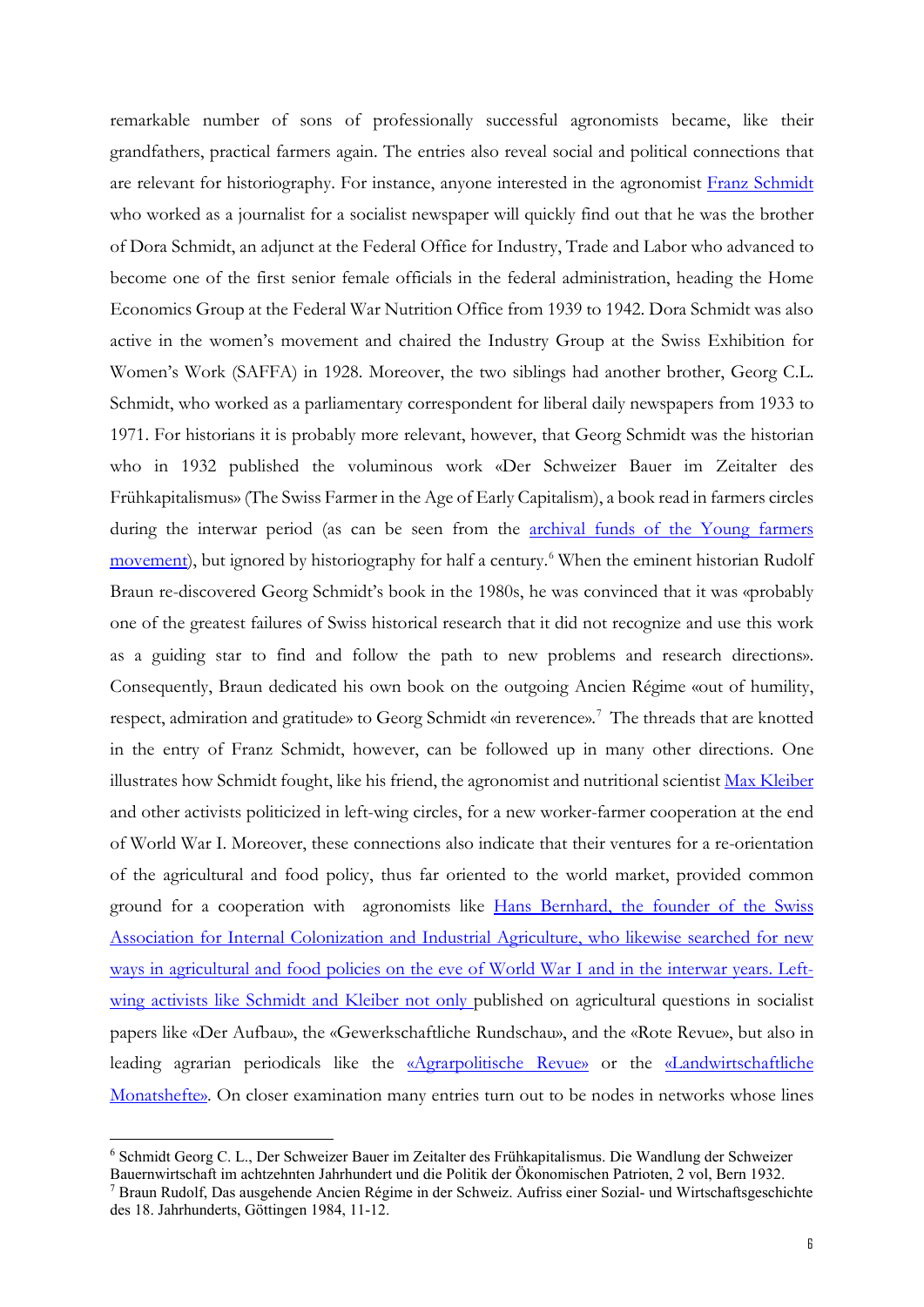are sometimes family- or friendship-based, that sometimes arise from the intersection of academic and professional careers, or spring from common milieu structures, institutional connections, political loyalties, or thematic interests.

#### **Actors, Networks and Thematic Connections**

Against this background, clusters of historical actors can be reconstructed who literally give a face to a certain topic. For example, common thematic fields become visible, in which actors moved, in which they met, cooperated or clashed, and from which, in turn, often new institutions emerged. By means of [thematic compilations,](https://www.histoirerurale.ch/pers/Themen.html) the biographies and gender compositions of, among many others, agricultural economists, plant breeders, agricultural chemists or exponents of the cooperative and the organic farming movements can be brought into context. A particularly interesting texture of connections is provided in the field of poultry breeding. Connecting some of the entries on poultry farmers reveals that chickens and other poultry in Switzerland were kept almost exclusively for subsistence and on-farm consumption until the early 20<sup>th</sup> century. Specialized businesses such as [Gaetano Donini's poultry farm](https://www.histoirerurale.ch/pers/personnes/Donini,_Gaetano_(1874_1926)__DB840.html) only emerged in the early 20<sup>th</sup> century. Many who now turned their attention to poultry farming, such as [Eugen Lenggenhager](https://www.histoirerurale.ch/pers/personnes/Lenggenhager,_Eugen_(1890_1945)__DB6009.html) and Ernst [Duttlinger,](https://www.histoirerurale.ch/pers/personnes/Duttlinger_Rohr,_Ernst_(1901_1971)__DB888.html) went to North America to learn their trade, since poultry science was not taught at the ETH in Zurich or at the agricultural colleges until the interwar years. In the United States, however, where the consumption of poultry meat became popular already in the  $19<sup>th</sup>$  century, there were specialized poultry farms and even departments of poultry science at universities. Poultry farmers who had learned their trade in the US, called their farms on their return to Switzerland «Geflügelfarm». In the beginning, they even named their association [Verband Schweizerischer](https://www.histoirerurale.ch/pers/personnes/Verband_Schweizerischer_Gefluegelhalter_(VSGH),_AfA421.html)  [Geflügel](https://www.histoirerurale.ch/pers/personnes/Verband_Schweizerischer_Gefluegelhalter_(VSGH),_AfA421.html)*farmer*. Female farmers (Bäuerinnen) who kept poultry and produced eggs both for their own use and for sale on the local markets acquired their knowledge of poultry farming at rural home economics schools such as the [Land- und hauswirtschaftliche Schule Schwand-Münsingen,](https://www.histoirerurale.ch/pers/personnes/Land__und_hauswirtschaftliche_Schule_Schwand_Muensingen,_AfA141.html) where the subject of poultry science was taught by [Margrit Häberli,](https://www.histoirerurale.ch/pers/personnes/Haeberli,_Margrit_(1897_)__DB6209.html) the co-author of the first textbook on poultry farming in Switzerland. The first phase of the professionalization of breeding on specialized poultry farms enabled female farmers to acquire more productive animals and thus to expand and improve their own chicken husbandry on farms. Young women who graduated from the poultry breeding school in Zollikofen (today: [Aviforum\)](https://www.histoirerurale.ch/pers/personnes/Aviforum,_AfA87.html), initiated and established in 1935 by primary school teachers such as [Ernst Mosimann,](https://www.histoirerurale.ch/pers/personnes/Mosimann,_Ernst_(1891_1961)__DB2447.html) also played an important role in specialized poultry farms or, like [Anna Suidter,](https://www.histoirerurale.ch/pers/personnes/Suidter,_Anna_(1872_1944)__DB4266.html) ran one themselves. The eggs produced on the farms were primarily collected and marketed by the **Schweizerische Eierverwertungsgenossenschaft**, founded b[y Franz Müller,](https://www.histoirerurale.ch/pers/personnes/Mueller,_Franz_(1868_1944)__DB2473.html) a civil engineer who had gathered knowledge on marketing strategies, advertising, stalling systems, and compound feedstuffs during several study trips to the United States in the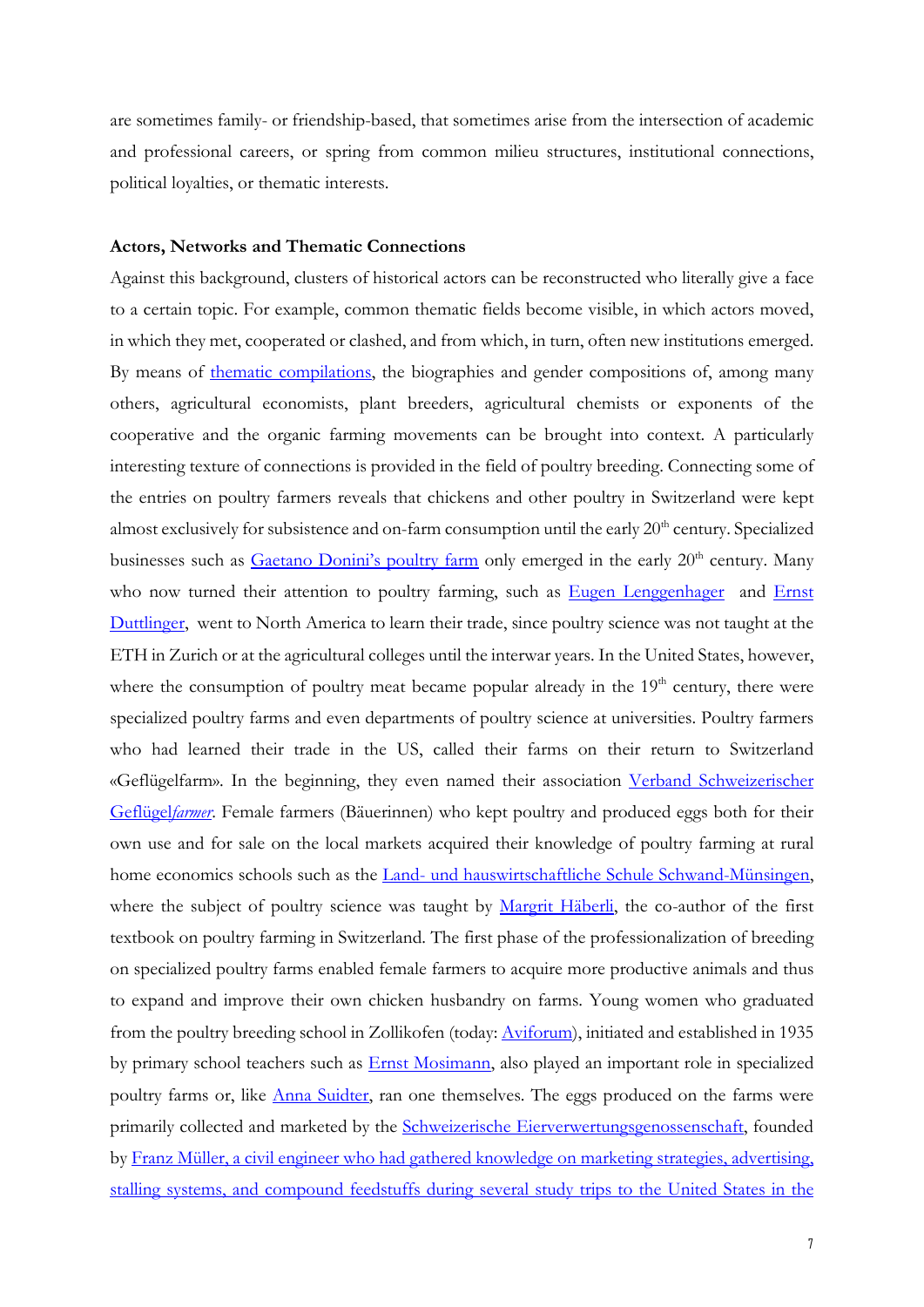1920s.<sup>[8](#page-7-0)</sup> In the SEG, too, female farmers and elementary school teachers, like [Karl Kleb,](https://www.histoirerurale.ch/pers/personnes/Kleb,_Karl_(_1960)__DB1936.html) played a greater role than agronomists for a long time.

It was only in the second phase of the specialization in poultry keeping from the 1950s onwards that female farmers gradually abandoned chicken rearing on their farms. However, statistically speaking, poultry-keeping on farms in Switzerland increased sharply in the 1960s. The reason behind this seemingly paradoxical development is that the strong expansion of chicken production from the 1950s onwards did not take place on specialized large-scale farms, but on existing family farms, because the state agricultural policy prevented the emergence of large-scale farms based on the American model. At the same time, this development went hand-in-hand with a shift in the gender division of work in the field of poultry rearing. As poultry farming turned from a subsistence-oriented sideline-branch of the farms into a more commercialized and market-oriented business, the chickens were now increasingly produced by male farmers who functioned as contract fatteners for companies such as Optigal, a subcontractor of one of the major Swiss retailers.

In addition to such connections and developments that become visible through the linkage of individual actors, the density of the entries also enables a reconstruction of the organizational development of the agricultural sector. This is not (only) important for the reconstruction of the history of agricultural organizations, but also for a better understanding of the changing social networks, which are of fundamental importance both for the professional advancement of individuals and for changes in ideas what agriculture is about. In the process of «integration through subordination», in which industrial societies imposed their values and patterns of thought on agriculture since the second half of the  $19<sup>th</sup>$  $19<sup>th</sup>$  $19<sup>th</sup>$  century,<sup>9</sup> emerged a markedly large number of institutions dealing with agrarian issues. The earliest systematic surveys in the first half of the  $20<sup>th</sup>$ century concluded that there were more than 12'000 agricultural clubs, associations, and cooperatives in Switzerland alone.[10](#page-7-2) Switzerland was «an agriculturally completely organized country», noted the [Swiss Agricultural Journal](https://www.histoirerurale.ch/pers/personnes/Schweizerische_Landwirtschaftliche_Zeitschrift_(Die_Gruene),_AfA2153.html) already in 1939.<sup>[11](#page-7-3)</sup> But many more agricultural institutions were founded during the third agricultural revolution in the post-war decades<sup>[12](#page-7-4)</sup> as well

-

<span id="page-7-0"></span><sup>8</sup> Auderset Juri, Moser Peter, Exploring Agriculture in the Age of Industrial Capitalism. Swiss Farmers and Agronomists in North America and the Transnational Entanglements of Agricultural Knowledge, 1870s to 1950s, in: Agricultural History 96 (2022), 91–127; Auderset Juri, Moser Peter, Wigger Andreas, Walter

<span id="page-7-1"></span><sup>&</sup>lt;sup>9</sup> Moser Peter, Varley Tony (eds), Integration through Subordination: The Politics of Agricultural Modernisation in Industrial Europe, Turnhout 2013.

<span id="page-7-2"></span><sup>10</sup> Brugger Hans, Die land- und forstwirtschaftlichen Vereinigungen der Schweiz. Eine Darstellung ihres Aufbaus und ihrer Tätigkeit auf Grund der Erhebung von 1941 (Mitteilungen des Schweizerischen Bauernsekretariates 131), Brugg 1943.<br><sup>11</sup> Schweizerische Landwirtschaftliche Zeitschrift 67 (1939), p. 425

<span id="page-7-3"></span>

<span id="page-7-4"></span><sup>12</sup> Brassley Paul et. al., The Real Agricultural Revolution: The Transformation of English Farming, 1939–1985, Woodbridge 2021.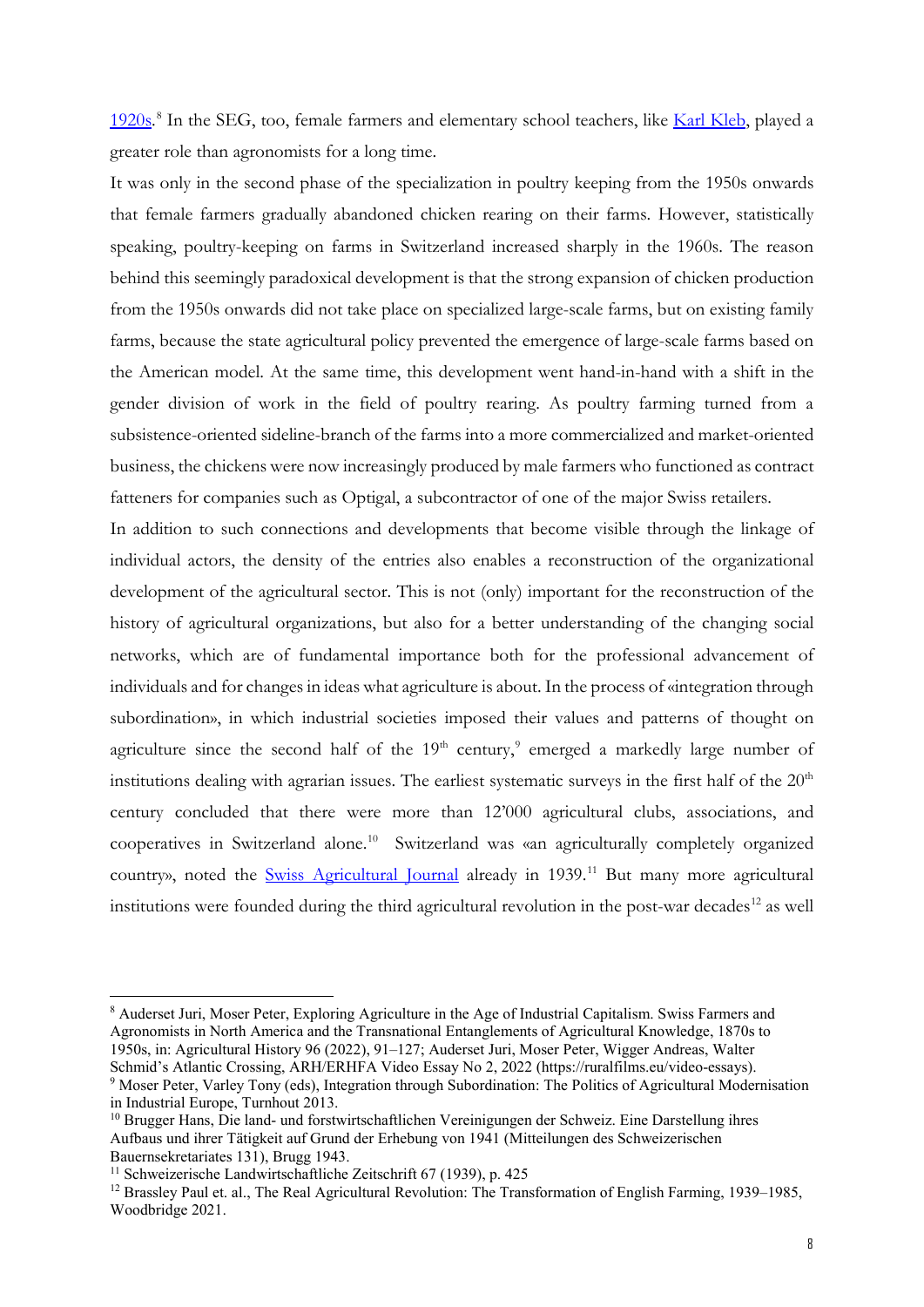as since the 1990s, when a plethora of agricultural reforms were propagated and implemented by old and newly created organizations.[13](#page-8-0)

However, not only were new institutions continuously established, sometimes existing ones were dissolved. Others merged or were integrated into larger associations. Time and again they were renamed, for example when they took over new functions or when they wanted to adapt their appearance to the new circumstances. It is therefore difficult even for experienced historians to gain an overview of the diverse landscape of associations and federations in the agricultural sector. Accordingly, the entries on the institutions in the Online-Portal are to be seen as a tool for creating an overview of the development of what the Dutch historian Anton Schuurman aptly called the  $\alpha$  institutional matrix» of the agricultural sector.<sup>[14](#page-8-1)</sup> However, the systematic recording, classification and periodization of the institutions not only provides insights into the complex process of creating, merging and the re-naming of many agricultural organizations, it also makes connections visible that would remain hidden if the institutions were only presented one by one.

The evolution of the Online-Portals *People and Institutions* and *Collections* was closely linked to our archiving and research activities. The Portals were expanded in stages, and their cycles also reflect the development of our changing thematic priorities. While, for example, entries on archival funds from institutions and men and women from areas like wheat breeding, dairy farming or organic agriculture were at the center in the beginning, archival funds and representatives of other thematic fields moved to the center of our activities later on. The information about the historical figures who gave the *agrarian-industrial knowledge society* its stamp often came from the periodicals that provided a key source for the research-project dedicated to the history of agrarian-industrial knowledge in the  $19<sup>th</sup>$  and  $20<sup>th</sup>$  centuries.<sup>[15](#page-8-2)</sup> A similar interplay between research conjunctures and the expansion of the Online-Portals is observable regarding the actors involved in the search for a new agricultural and food policy in the context of the First World War and the General Strike of 1918 or those who were engaged at the intersections of alcohol, food and agricultural policy from the late 19<sup>th</sup> century to the present.<sup>[16](#page-8-3)</sup> Crucial information on the actors and institutions involved in

<span id="page-8-0"></span> <sup>13</sup> Auderset Juri, Moser Peter, Permanenz des Unbehagens. Epistemischer Wandel und agrarpolitische Re-Regulierung im Zeitalter des Neoliberalismus, in: Ludi Regula, Ruoss Mathias, Schmitter Leena (ed.), Zwang zur Freiheit. Krise und Neoliberalismus in der Schweiz, Zurich 2018, p. 37–60.

<span id="page-8-1"></span> $14$  Schuurman Anton, Agricultural Policy and the Dutch Agricultural Institutional Matrix during the Transition from Organised to Disorganised Capitalism, in: Moser Peter, Varley Tony, Integration Through Subordination. The Politics of Agricultural Modernisation in Industrial Europe, Turnhout 2013, 65–84. <sup>15</sup> Auderset, Moser, Die Agrarfrage in der Industriegesellschaft.

<span id="page-8-3"></span><span id="page-8-2"></span><sup>&</sup>lt;sup>16</sup> See, for instance, Moser Peter, Mehr als eine Übergangszeit. Die Neuordnung der Ernährungsfrage während des Ersten Weltkriegs, in: Rossfeld Roman, Buomberger Thomas, Kury Patrick (ed.), 14/18. Die Schweiz und der Grosse Krieg, Baden 2014, 172–199; Auderset Juri, Moser Peter. Eine «sperrige» Klasse. Die bäuerliche Bevölkerung im Landesstreik, in: Rossfeld Roman, Koller Christian, Studer Brigitte (ed.), Landesstreik. Die Schweiz im November 1918, Baden 2018, 241–258. Auderset Juri, Moser Peter, Agrarische Alternativen. Landwirtschaftsprogramme, Genossenschaftskonzepte und Siedlungsprojekte in der Arbeiterbewegung im Kontext des Landesstreiks, in: Traverse 3/2018, 151–167; Auderset Juri, Moser Peter, Rausch & Ordnung. Eine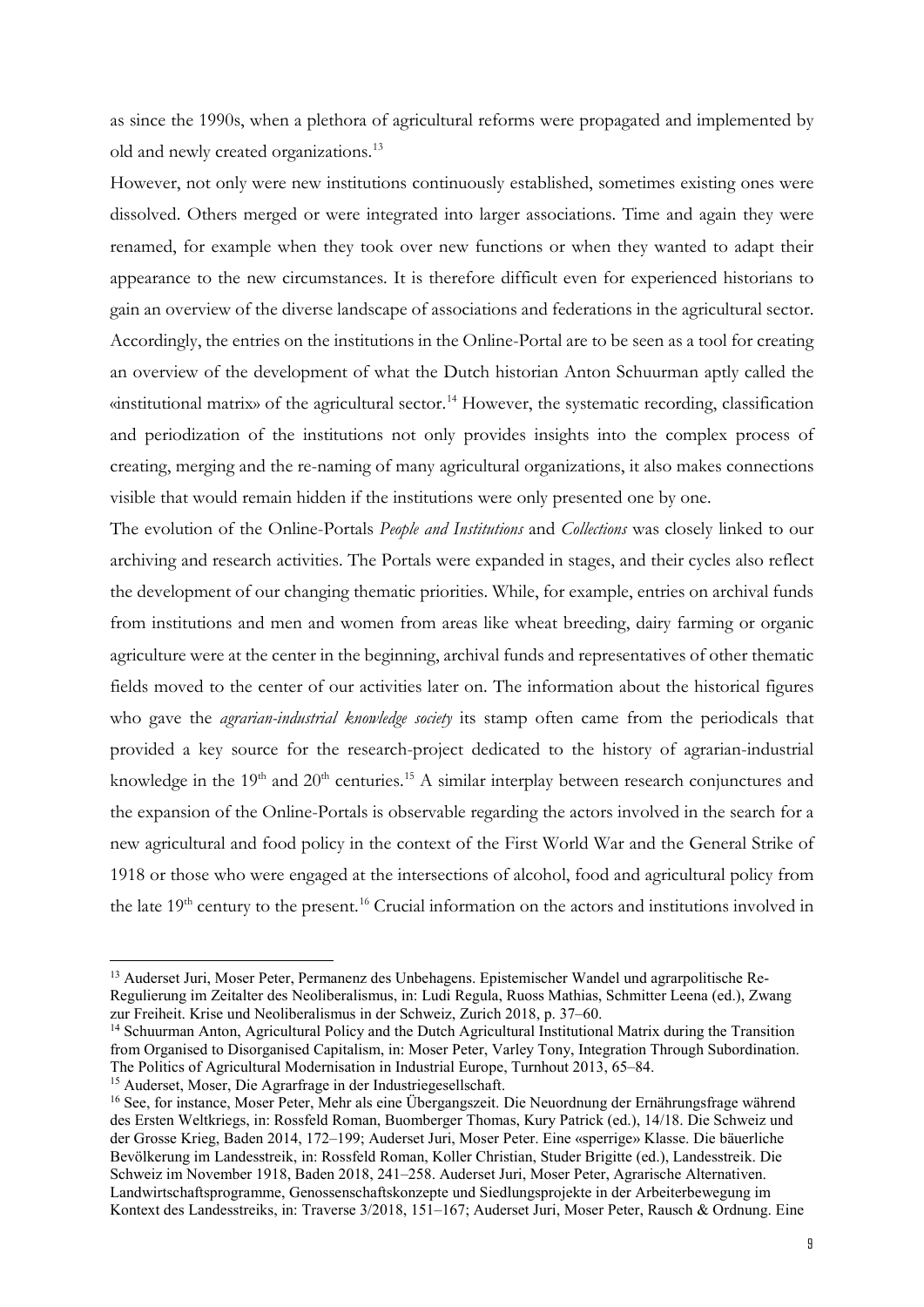these histories resulted from periodicals and archival funds we identified, rescued and catalogued. The same can be said about the actors involved in the long-lasting attempts to first mechanize and then motorize agricultural work in the  $19<sup>th</sup>$  and  $20<sup>th</sup>$  centuries.<sup>[17](#page-9-0)</sup>

#### **Expanding and Diversifying the Online-Portals: Films and Images**

The conjunctures and dynamics of our research and archiving activities are not only evident in the early established Online-Portals *People and Institutions* and *Collections*, however, they are also reflected in the Online-Portals on films and photographs we only established in the last few years in cooperation with many other institutions in Switzerland and Europe. Our knowledge about the content of the many catalogued archival funds made us more and more conscious that the agricultural sector was one of the pioneers when it came to producing moving pictures after World War I. But since these films were not regarded as culturally valuable for the most part of the  $20<sup>th</sup>$ century, the established film archives seldom collected and stored them – in spite of the fact that the rural world was increasingly characterized by mobile cinemas and film screenings in the village pub, that everyday culture in the villages became permeated by the experience of watching films, and that the farming population and agricultural institutions discovered the medium of film as an instrument of self-expression and communication with industrial society.[18](#page-9-1) While in countries like France the government funded a rural cinema campaign in the interwar period, in Switzerland it was mainly agricultural institutions that promoted – albeit often in cooperation with state authorities – moving images as a medium of communication.<sup>[19](#page-9-2)</sup> Women in agriculture were particularly quick when it came to using films for representing themselves and their work in the public sphere.<sup>[20](#page-9-3)</sup> From the late 1920s onwards, female farmers' associations, female students of agricultural colleges and individual farm women (i.e. Bäuerinnen/paysannes) commissioned professional film makers like [Arthur-Adrien Porchet](https://www.histoirerurale.ch/pers/personnes/Porchet,_Arthur_Adrien_(1879_1956)__DB2740.html) or [Armin Schlosser](https://www.histoirerurale.ch/pers/personnes/Schlosser,_Armin_(_1995)__DB6021.html) in order to illustrate their

illustrierte Geschichte der Alkoholfrage, der schweizerischen Alkoholpolitik und der Eidgenössischen Alkoholverwaltung (1887–2015), Bern 2016.

<span id="page-9-0"></span><sup>&</sup>lt;sup>17</sup> See, for example, Auderset Juri, Moser Peter, Mechanisation and Motorisation. Natural resources, knowledge, politics and technology in 19th- and 20th-century agriculture, in: Martiin Carin, Pan-Montojo Juan, Brassley Paul (ed.), Agriculture in Capitalist Europe, 1945–1960. From food shortages to food surpluses, London 2016, 145–164; Moser Peter, «Motor-Kultur» statt «Dampf-Unkultur». Zur Entstehungs- und Rezeptionsgeschichte von Konrad von Meyenburgs Bodenfräse, in: Ferrum. Die Personen der Technik. Technology's Workforce 91 (2019), 66–76.

<span id="page-9-1"></span><sup>&</sup>lt;sup>18</sup> Thissen Judith, Zimmermann Clemens (ed.), Cinema Beyond the City. Small-Town and Rural Film Culture in Europe, London 2016; Zimmermann Clemens, Mahlerwein Gunter, Maldener Aline (ed.), Landmedien. Kulturhistorische Perspektiven auf das Verhältnis von Medialität und Ruralität im 20. Jahrhundert (Jahrbuch für Geschichte des ländlichen Raumes), Innsbruck 2018.

<span id="page-9-2"></span><sup>&</sup>lt;sup>19</sup> Hubscher Ronald, Cinéastes en campagne, Paris 2011; Levine Alison, Cinéma, propagande agricole et populations rurales en France (1919–1939), in: Revue d'histoire 3 (2004), p. 21–38.

<span id="page-9-3"></span> $^{20}$  Mühlethaler Jacques, «La paysanne au travail» – ou l'art des relations publiques, in: Moser Peter, Gosteli Marthe (eds.), Une paysanne entre ferme, marché et associations. Textes d'Augusta Gillabert-Randin 1918– 1940, Baden 2005, p. 311–315.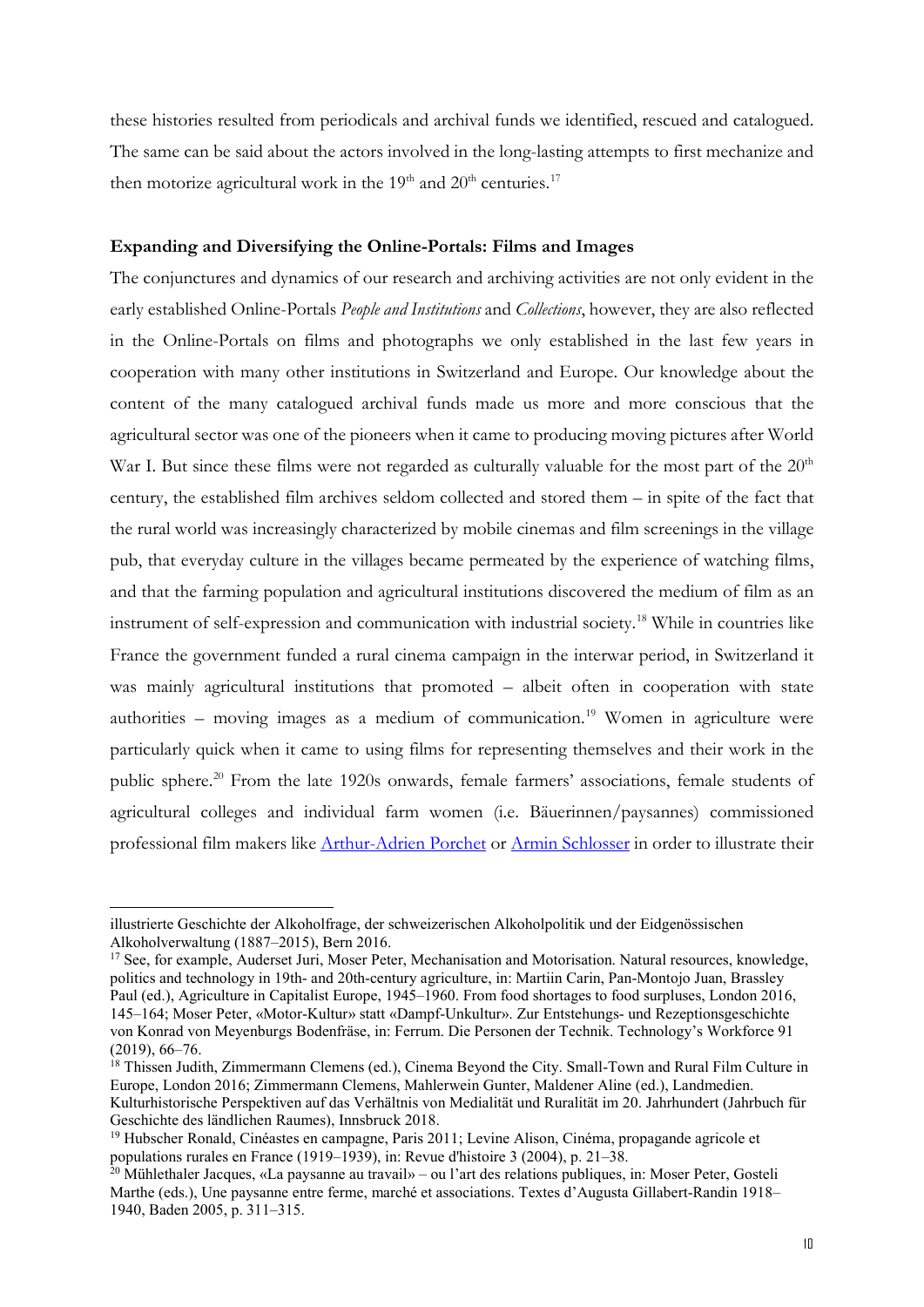multifarious activities on farms, in educational institutions, in the farm household and in the public sphere.

The wide range of films we encountered while cataloging archival holdings of agricultural institutions brought us in close contact with established as well as newly emerging film archival institutions. Using their infrastructure, we screened the film reels and provided the identified films with metadata we gained from the archival funds. The film reels are stored by the Kinematografie Lichtspiel in Bern, where we can also digitize those films we intent to make accessible to the increasing number of historians that become conscious of the relevance and value of films as a source for rural history in the  $20<sup>th</sup>$  century.<sup>[21](#page-10-0)</sup> For rural historians films are for different reasons an important source genre. For example, they often illustrate, sometimes unintentionally, activities of children, women, laborers and working animals that are hardly ever mentioned or even described in written sources.<sup>[22](#page-10-1)</sup>

In order to systematize the existing information about the identified films (Who commissioned them? Who made them and what were the major intentions? Where were they performed? How did the spectators react?), we first created an internal database where we could include the metadata that is crucial for the contextualization of each film. Filmmaking not only produced moving images as sources, it also created a multitude of other and complementary written sources such as correspondence between clients, producers, and directors, scripts and their revisions, film reviews in rural newspapers, reviews, magazines and, particularly interesting, testimonials from spectators who tried to convince their own organization to produce a film about a specific subject for a particular occasion.

However, we not only intended to make the metadata on films accessible to researchers, but also some of the films themselves. For this purpose, we established together with other archival and research institutions the European Rural History Film Association (ERHFA) in 2017, and we developed an Online-Portal where contributing institutions from anywhere can make their digitized film material online accessible – if it fits thematically. Members of the ERHFA include the Centre for Agrarian History in Belgium, the Frisian Film and Audio Archive in the Netherlands, the Gesellschaft für Agrargeschichte in Germany, the Institute of Rural History in Austria, the Austrian Filmmuseum in Vienna, the Museum of English Rural Life (MERL) in Great Britain and, among others in Switzerland, the Research Institute of Organic Agriculture FiBL, the Swiss Rural History Society, the Cinémathèque in Lausanne, the Lichtspiel in Bern and the Schweizerisches Sozialarchiv in Zurich. Together with these institutions we maintain the database and publish, together with a

<span id="page-10-0"></span><sup>&</sup>lt;sup>21</sup> See, for example, Böhmer Maria, «A mamelle seine, lait sein». Milchhygiene und Eutergesundheit in der Schweiz, ca. 1950–1980, in: Schweizerische Zeitschrift für Geschichte, 71 (2021) p. 34–54.

<span id="page-10-1"></span><sup>&</sup>lt;sup>22</sup> Moser Peter, Wigger Andreas, Working Animals. Hidden modernisers made visible, ARH/ERHFA Video Essay No 1, 2022 (https://ruralfilms.eu/video-essays).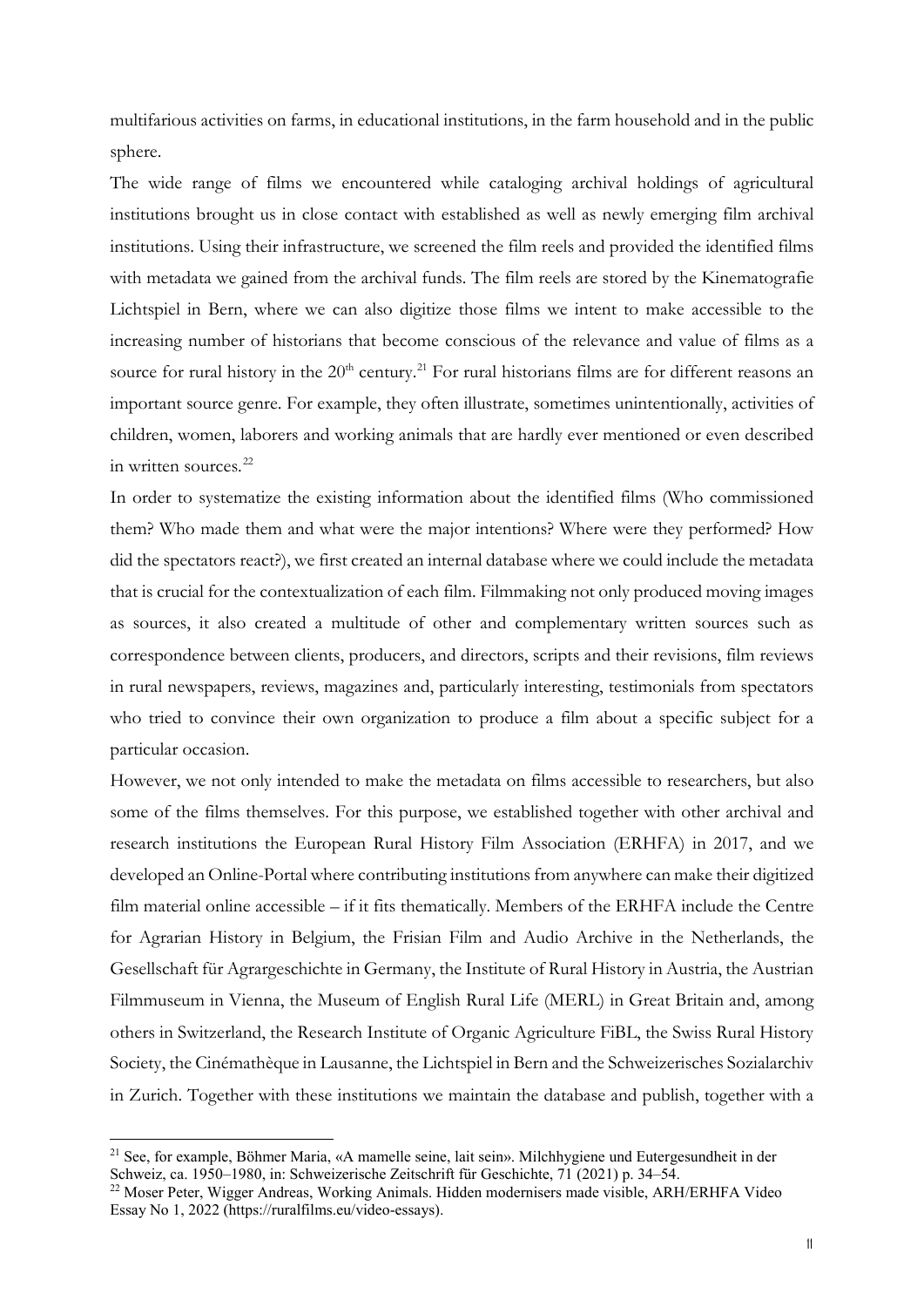gradually expanding number of other contributing institutions, digitized footage through an [Online-Portal.](https://ruralfilms.eu/)

In order to communicate knowledge gained from historical research based on audio-visual (and written) sources, we have launched a new initiative for the production of Video Essays in Rural History. These Video Essays are conceptualized as an independent form of communicating historical knowledge on all matters relating to rural history broadly understood. They add new dimensions to a specific historical insight and advance a thesis or argument by using the potentials and possibilities of visual sources and moving images. Since the format of a video essay is not meant to replace, but to complement and amend written texts, each video essay in this series is accompanied by a written abstract, the script, references and additional information on the topic and indications for further reading. The video essay and the written document are published simultaneously [online.](https://ruralfilms.eu/video-essays) The first two Video Essays produced by the ARH, are accessible online.

It is no coincidence that the first Video Essay produced by the ARH addresses the topic of working animals since the statistical relevance, the cultures and spatial orders of working animals have become important topics in our institution in the last few years.<sup>[23](#page-11-0)</sup> Beside the many films which document the work of animals and their interactions with human beings, photographs are an equally important source when it comes to understand the relevance and practices of working animals in the process of modernization in the  $19<sup>th</sup>$  and  $20<sup>th</sup>$  centuries. Therefore, it was logical that we created a database as well as an Online-Portal for the publication of the photographs along the lines of the one we have developed for the film material. So far, a dozen contributing institutions from Switzerland present more than 1'000 images about working animals in the [portal.](https://images-histoirerurale.ch/arbeitstiere_online/index.php?function=show_static_page&id_static_page=1) The portal can easily be expanded so that in the future, images on other topics relevant to rural history can be made available online by interested institutions.

## **Towards an Interactive Communication Infrastructure in Food-, Agricultural- and Environmental History**

The development of the Online-Portals has been an ongoing process. And it will remain an ongoing process in the future too. On the one hand, the content will continually be amended. On the other hand, we intend to transform the Online-Portals into an interactive communication infrastructure accessible to a wider public. In view of the increasing societal relevance of food, agricultural and environmental issues and the need for a better historical orientation of these

<span id="page-11-0"></span><sup>23</sup> See, for instance, Moser Peter, Von «Umformungsprozessoren» und «Überpferden». Zur Konzeptualisierung von Arbeitstieren, Maschinen und Motoren in der agrarisch-industriellen Wissensgesellschaft 1850–1960, in: Nieradzik Lukasz, Schmidt-Lauber Brigitta (ed.), Tiere nutzen (Jahrbuch für Geschichte des ländlichen Raumes, Band 13), Vienna 2016, 116–133; Auderset Juri, Schiedt Hans-Ulrich, Arbeitstiere. Aspekte animalischer Traktion in der Moderne, in: Traverse 2/2021, 27–42.